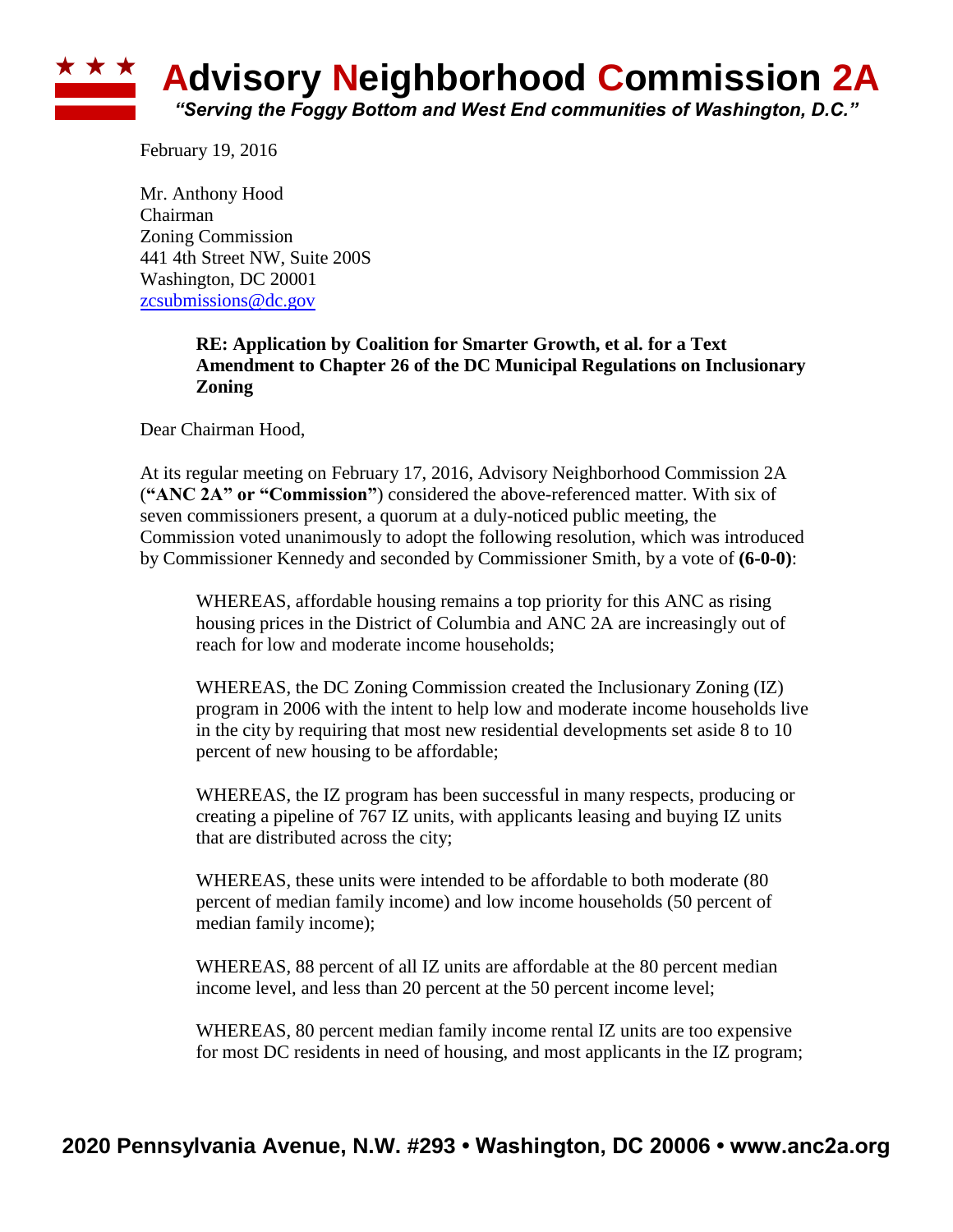## ★ ★ ★ **Advisory Neighborhood Commission 2A** *"Serving the Foggy Bottom and West End communities of Washington, D.C."*

WHEREAS, 80 percent of median family income is too close to market rents in too many neighborhoods in DC, especially for small apartments;

WHEREAS, the DC Office of Planning's July 3, 2015 Setdown report on Case No. 04-33G recommended in Option 1B to revise IZ income targeting to require all rental IZ units to be priced to be affordable for households earning 60 percent of median family income and all for-sale IZ units to be priced to be affordable to households earning 80 percent of median family income;

WHEREAS, preliminary economic analysis for high density zones by the DC Office of Planning demonstrates that it is feasible to require that IZ units serve 60 percent median family income households for rental and 80 percent median family income for ownership due to the surplus value created by the 20 percent density bonus given to properties to offset IZ costs;

WHEREAS, preliminary economic analysis for low density zones by the DC Office of Planning demonstrates that it is feasible to require that IZ units serve 60 percent median family income households for rental and 80 percent median family income for ownership if minor modifications can provide cost offsets for revised IZ requirement; and

WHEREAS, the timing for revising IZ requirements is critical to ensuring that future IZ units serve our neighborhoods with rental units that are otherwise unavailable nearby.

THEREFORE, BE IT RESOLVED that ANC 2A recommends that the Zoning Commission consider and adopt, as part of Case Number 04-33G, the proposed revision of IZ income targeting to require that all rental units be affordable at the 60 percent median family income level, and all for-sale units be affordable at the 80 percent median family level, to ensure that ANC 2A and the District will continue to create affordable homes for DC residents who otherwise are unable to live here or are paying too much of their income in housing costs.

Commissioner Patrick Kennedy [\(2A01@anc.dc.gov\)](mailto:2A01@anc.dc.gov) is the Commission's representative in this matter.

ON BEHALF OF THE COMMISSION.